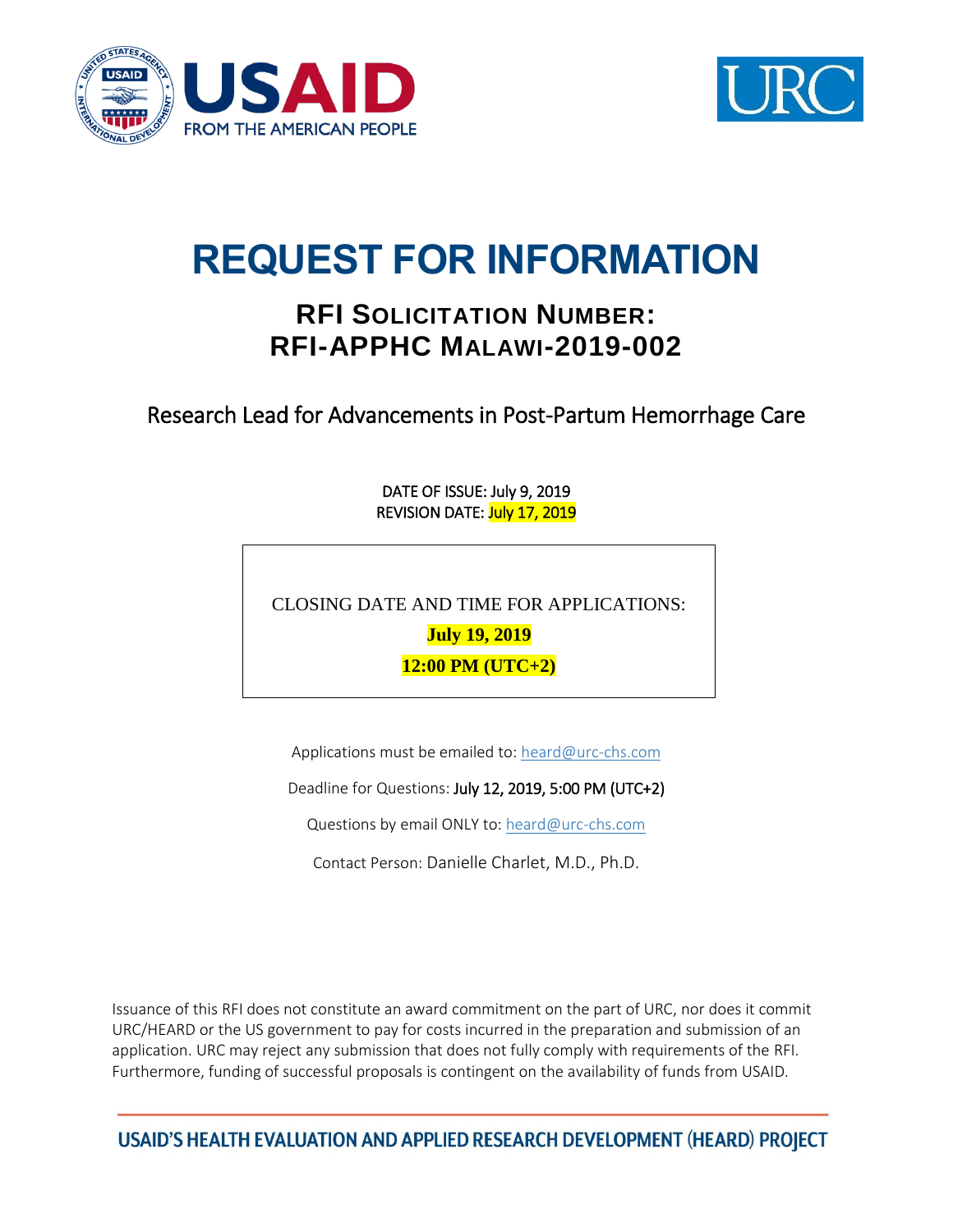## <span id="page-1-0"></span>**TABLE OF CONTENTS**

| 1.  |
|-----|
| 2.  |
| 3.  |
| 4.  |
| 5.  |
| 6.  |
| 7.  |
| 7.1 |
| 7.2 |
| 7.3 |
| 7.4 |
| 8.  |
| 8.1 |
| 8.2 |
| 8.3 |
| 8.4 |
| 8.5 |
|     |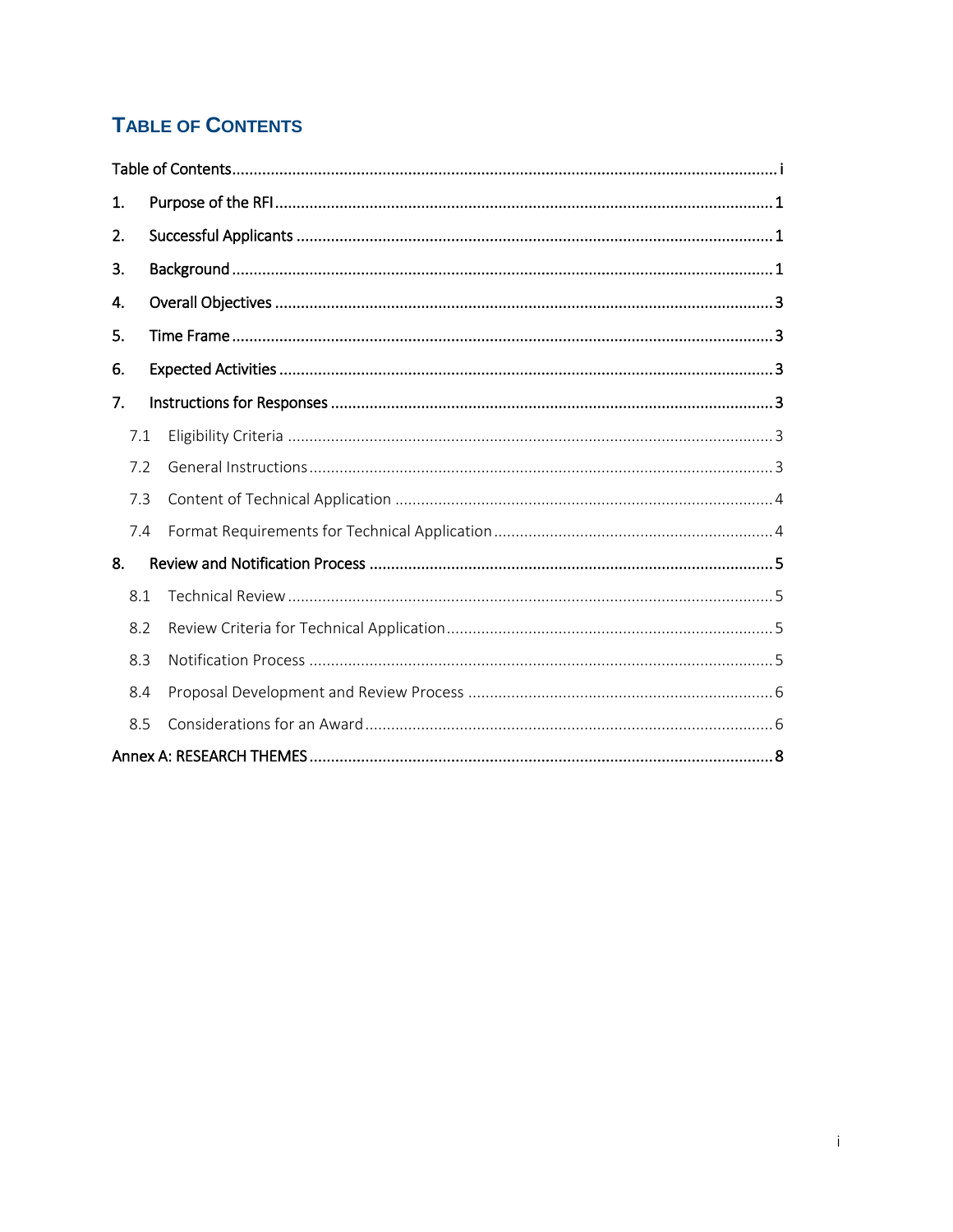## <span id="page-2-0"></span>**1. PURPOSE OF THE RFI**

The purpose of the RFI is to identify one or more researchers to lead implementation research studies related to Advancements in Post-Partum Hemorrhage Care in Malawi.

## <span id="page-2-1"></span>**2. SUCCESSFUL APPLICANTS**

Successful applicants will have:

- a. Demonstrated technical expertise related to post-partum hemorrhage, maternal health, and health systems in Malawi;
- b. Demonstrated success in conducting research studies in Malawi;
- c. Proven track record of collaborating and engaging successfully with governments, NGOs, donors and technical partners in the health sector in Malawi; and,
- d. Strong institutional financial and management capacities.

## <span id="page-2-2"></span>**3. BACKGROUND**

 $\overline{a}$ 

Globally, nearly one-quarter of all maternal deaths are associated with postpartum hemorrhage (PPH). Despite global progress, PPH remains the leading cause of maternal death in most low-income countries. In an effort to accelerate reductions in maternal deaths due to PPH, USAID has designed the Advancements in Postpartum Hemorrhage Care (APPHC) Activity, a one-time, catalytic investment to advance innovation and evidence in PPH prevention and treatment. Activities will be conducted in Malawi and Madagascar, and with significant cross-country, sub-regional, and global learning engagement.

Although Malawi's maternal mortality rate has shown a moderate decline, it continues to be among the highest in Sub-Saharan Africa at 439 per 100,000 live births<sup>1</sup>. PPH accounts for at least a quarter of all maternal deaths in Malawi. Despite very high facility delivery (91%), lack of access to quality care in both the public and private sectors across the pregnancy continuum contribute to these statistics. Inadequate human resources is a major issue; only 54 percent of facilities are staffed 24 hours a day. If health care providers are present in the facility, many are unable to adequately attend all births due to high client volume and staffing shortages.

In Madagascar, maternal mortality rates remain high at 478 maternal deaths per 100,000 live births<sup>2</sup>. The 2012 Emergency Obstetric and Newborn Care survey identified hemorrhage as the leading cause of maternal deaths (20%) and found that less than half (44%) of all births are attended by a skilled health provider. The limited number of skilled health workers hampers the ability of Madagascar's health system

 $1$  National Statistical Office (NSO) [Malawi] and ICF. 2017. Malawi Demographic and Health Survey 2015-16. Zomba, Malawi, and Rockville, Maryland, USA. NSO and ICF.

<sup>&</sup>lt;sup>2</sup> National Statistics Institute (INSTAT). 2012-2013. Madagascar Millenium Development Goals National Monitoring Survey. https://madagascar.unfpa.org/sites/default/files/pub-pdf/OMD\_Summary\_0.pdf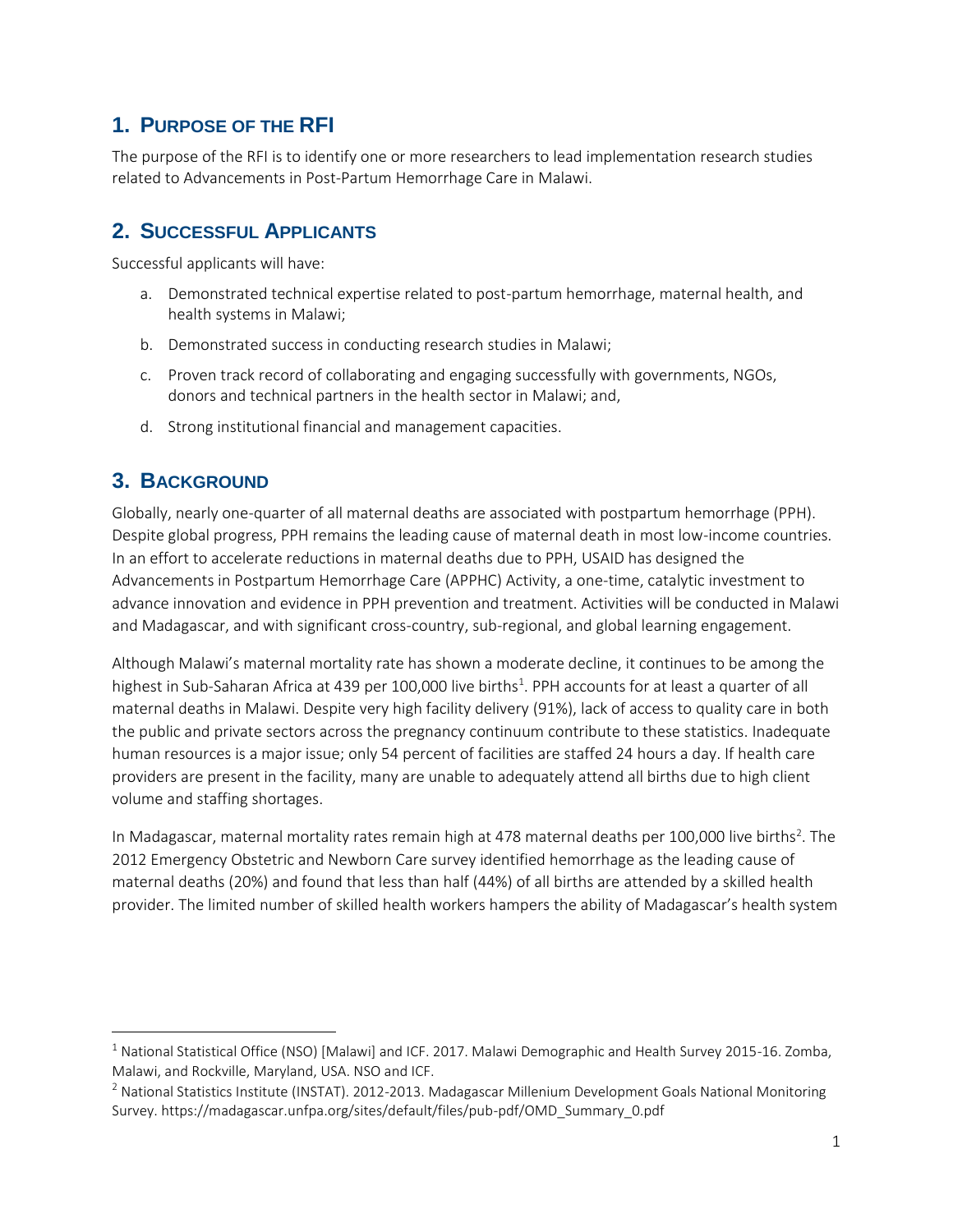to offer quality health services, and data shows that provider knowledge was notably weak in relation to complications that are the leading causes of maternal death in Madagascar<sup>3</sup>.

The [Breakthrough-RESEARCH](https://breakthroughactionandresearch.org/about/breakthrough-research/) and [HEARD](https://www.heardproject.org/) projects are collaboratively undertaking the APPHC Activity in Malawi and Madagascar. This activity is aiming to 1) strengthen the evidence base for effective provider behavior change and implementation approaches to prevent and treat PPH, and 2) contribute to strengthening active Implementation Science (IS) platforms/processes for use of evidence base in policies, planning, and implementation; identifying next implementation evidence priorities; and responding to priorities.

Recognizing that there is often a disconnect between research that is commissioned/conducted and the evidence needs of policy-makers and program implementers, B-R and HEARD seek to implement a model of conducting IS activities and provider behavior change research that is more country-led and stakeholder-engaged. We envision employing collaborative strategies to prioritize evidence needs, generate relevant evidence, and support improving access to and use of evidence. Proximal outcomes of this approach include increased relevance and use of studies (by conducting research that addresses stakeholder-driven priorities), increased in-country IS capacity applied to PPH program learning and acceleration, increased demand from decision-makers for relevant and timely PPH IS evidence, and strengthened platforms for generating responsiveness to demand and continuous learning in order to facilitate the uptake of PPH related research findings and insights. With an equal emphasis on generating evidence that is responsive to stakeholders needs and strengthening IS processes and platforms, we anticipate achieving the objectives of APPHC (short-term result) and contributing to strengthening IS systems to achieve longer-term gains from the APPHC investment (long-term result).

Building from the scoping activities and using the MCSP PPH Implementation Framework as a starting conceptual framework, we recognize that reducing maternal mortality due to PPH requires a broad systems approach that spans the domains of the framework (roughly overlapping with the health system six building blocks) and health system actors from community to national levels and with an explicit focus on provider behaviors. We anticipate generating evidence under the APPHC activity that will have programmatic and/or policy relevance within several domains and at several levels within th[e Postpartum](https://www.mcsprogram.org/resource/postpartum-hemorrhage-implementation-framework/)  [Hemorrhage Implementation framework,](https://www.mcsprogram.org/resource/postpartum-hemorrhage-implementation-framework/) which when put into practice should contribute to strengthening the pathway of PPH management from community to referral center, and thus contribute to reducing mortality related to PPH.

Four broad implementation science themes emerged from the desk review and scoping visits in both countries, and are detailed into the following specific research focal areas:

- i. Key determinants of health provider behavior and performance
- ii. Key models and approaches related to service delivery
- iii. Analysis of existing data to improve systems

 $\overline{\phantom{a}}$ 

iv. (Case) studies around innovation adaptation and implementation

A detailed description of these focal areas in both countries is included in Annex A.

<sup>&</sup>lt;sup>3</sup> Maternal and Child Health Integrated Program. 2011. Quality of Care of the Prevention and Management of Common Maternal and Newborn Complications in Health Facilities in Madagascar.

https://www.mchip.net/sites/default/files/Madagascar%20QoC%20report%20-%20Final.pdf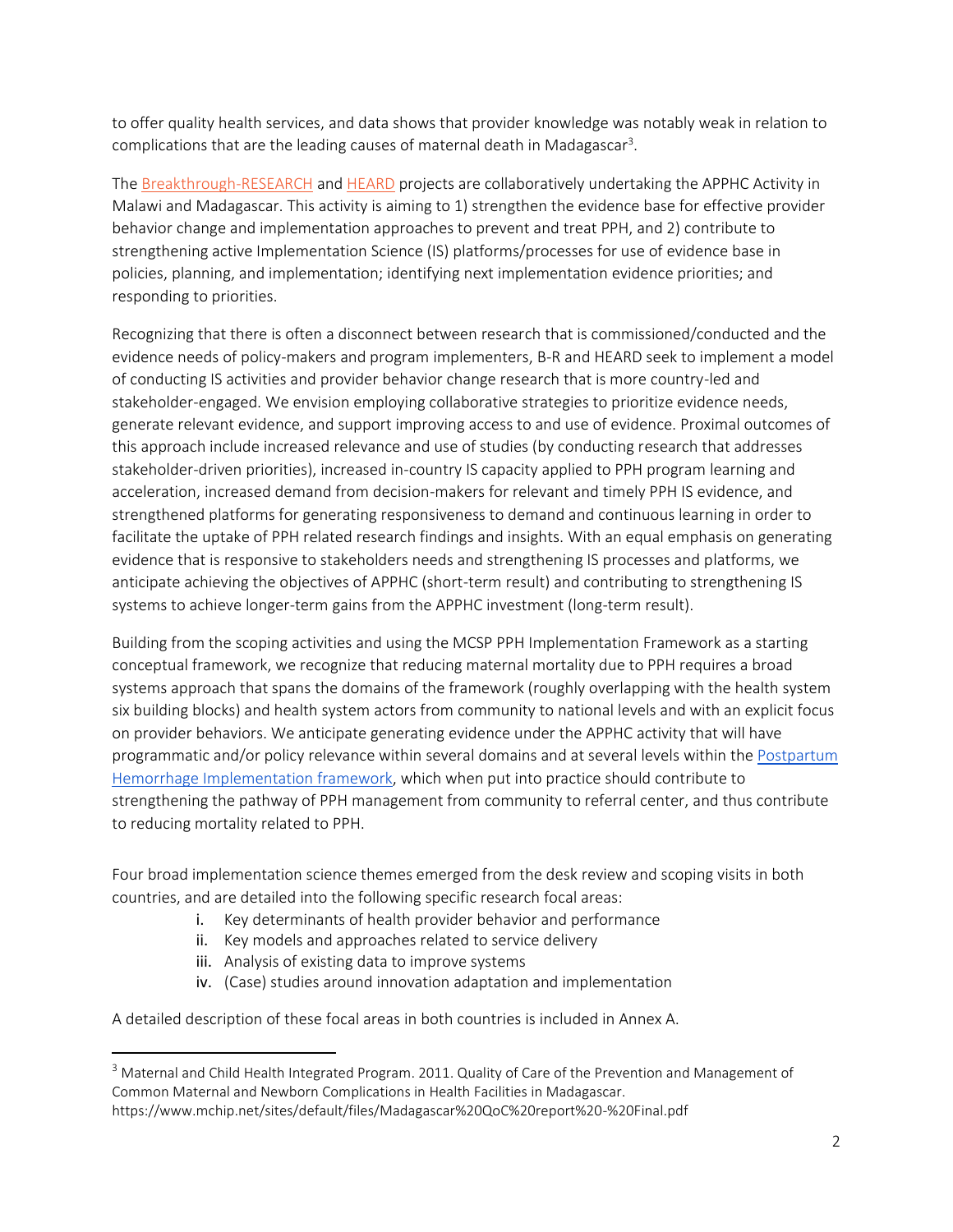## <span id="page-4-0"></span>**4. OVERALL OBJECTIVES**

The HEARD Project aims to partner with researchers in Malawi to conduct implementation research studies within the described thematic areas (in Section 3) to advance the management and treatment of post-partum hemorrhage care in Malawi.

Through this effort, the HEARD Project also aims to ensure efficiency and effectiveness of the implementation science activities conducted in Malawi, and to engage in and contribute to strengthening, as needed, platforms/networks for the sharing and uptake of evidence into programs and policies.

## <span id="page-4-1"></span>**5. TIME FRAME**

Activities are anticipated to start in July 2019 and are projected to continue for approximately 18 months.

## <span id="page-4-2"></span>**6. EXPECTED ACTIVITIES**

It is anticipated that the activities to be carried out by the successful applicant(s) will include:

- 1. Participation in a process to refine and validate proposed research questions
- 2. Participate in a proposal co-development meeting to develop full research proposals
	- a. Proposed dates for this meeting are July 23-25, 2019
- 3. Develop research protocols and tools from approved research proposals
- 4. Manage in-country ethics review submission
- 5. Plan and implement research
- 6. Participate in periodic Country Working Group meetings during the course of research implementation

The anticipated activities may be undertaken by one or more institutions identified through this RFI.

## <span id="page-4-4"></span><span id="page-4-3"></span>**7. INSTRUCTIONS FOR RESPONSES**

#### 7.1 ELIGIBILITY CRITERIA

Researchers in technical organizations based in Malawi are invited to apply. The applicant must be affiliated with an organization of one of the following types:

- 1. Institutions of higher education;
- 2. Non-profit organizations (if a US organization, it must be a 501(c)(3) certified non-profit); or
- 3. For-profit research organizations (no fee or profit will be allowed).

Responses from organizations that do not meet the above eligibility criteria will not be reviewed and evaluated.

#### <span id="page-4-5"></span>7.2 GENERAL INSTRUCTIONS

#### Key Information

- Due date for questions about RFI: July 12, 2019
- Due date for applications:  $July 19, 2019, 12:00pm UTC+2$
- Number of award(s) expected: one to three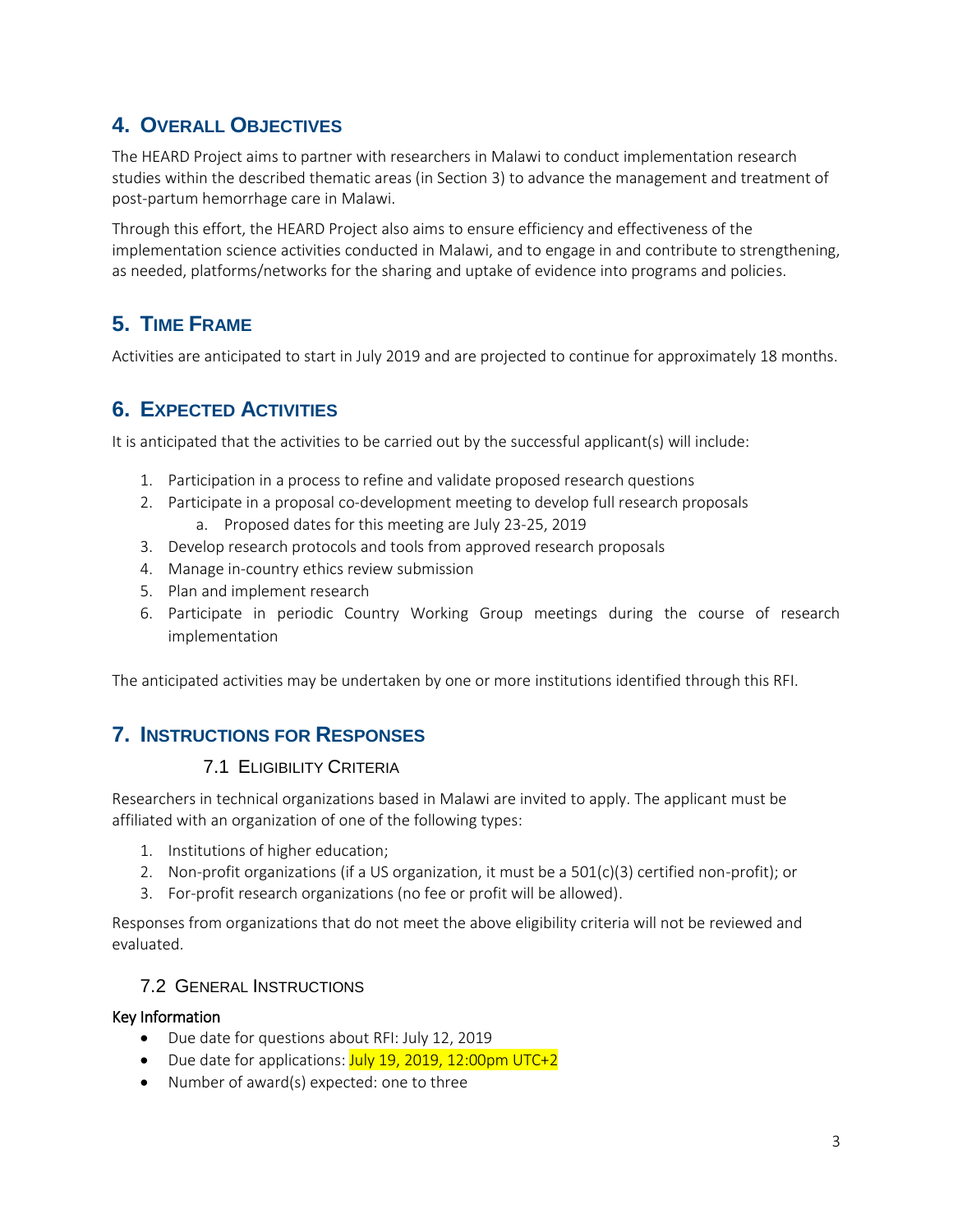- Maximum page length of technical response: two pages maximum (not including Cover Page, Annexes)
- Language for technical response: English only

All responses received by the deadline will be reviewed for responsiveness to the specifications outlined in Section 7. Applications may be judged as nonresponsive if they do not follow the instructions in the RFI. Section 4 addresses the technical evaluation procedures and criteria for the responses. Applicants are advised to carefully read the instructions.

Questions about the RFI must be written in English and emailed [heard@urc-chs.com](mailto:heard@urc-chs.com) by July 12, 2019.

Responses to the RFI must be submitted in English and emailed to [heard@urc-chs.com](mailto:heard@urc-chs.com) by July 19, 2019.

#### 7.3 CONTENT OF TECHNICAL APPLICATION

<span id="page-5-0"></span>The technical application must be specific, complete, and presented concisely, demonstrating the applicant's Technical Expertise and Organizational Capabilities with respect to achieving the activities described in the RFI. The applicant's statement of Technical Expertise and Organizational Capabilities must include the following areas:

- a. Demonstrated technical expertise related to post-partum hemorrhage, maternal health, and health systems in Malawi;
- b. Demonstrated success in conducting research studies in Malawi;
- c. Proven track record of collaborating and engaging successfully with governments, NGOs, donors and technical partners in the health sector in Malawi; and,
- d. Strong institutional financial and management capacities.
- Section 1. Experience and current methodological and subject matter expertise related to postpartum hemorrhage, maternal health, and/or health systems research (limit 0.5 page);
- Section 2. Experience and current expertise managing research activities in Malawi (limit 0.5 page);
- Section 3. Experience and current expertise related to collaborating and engaging with governments, NGOs, donors and technical partners in the health sector in Malawi (limit 0.5 page);
- Section 4. Institutional capacity to coordinate and implement the above-mentioned activities; including technical, financial, and administrative management capacity (limit 0.5 page).

#### 7.4 FORMAT REQUIREMENTS FOR TECHNICAL APPLICATION

- <span id="page-5-1"></span>a. The technical application should be:
	- Written in English
	- Typed in a Microsoft Word compatible program, single-spaced with a 11-point font and one-inch margins
	- Saved and submitted as one document in pdf or Word format, with all sections and appendices put together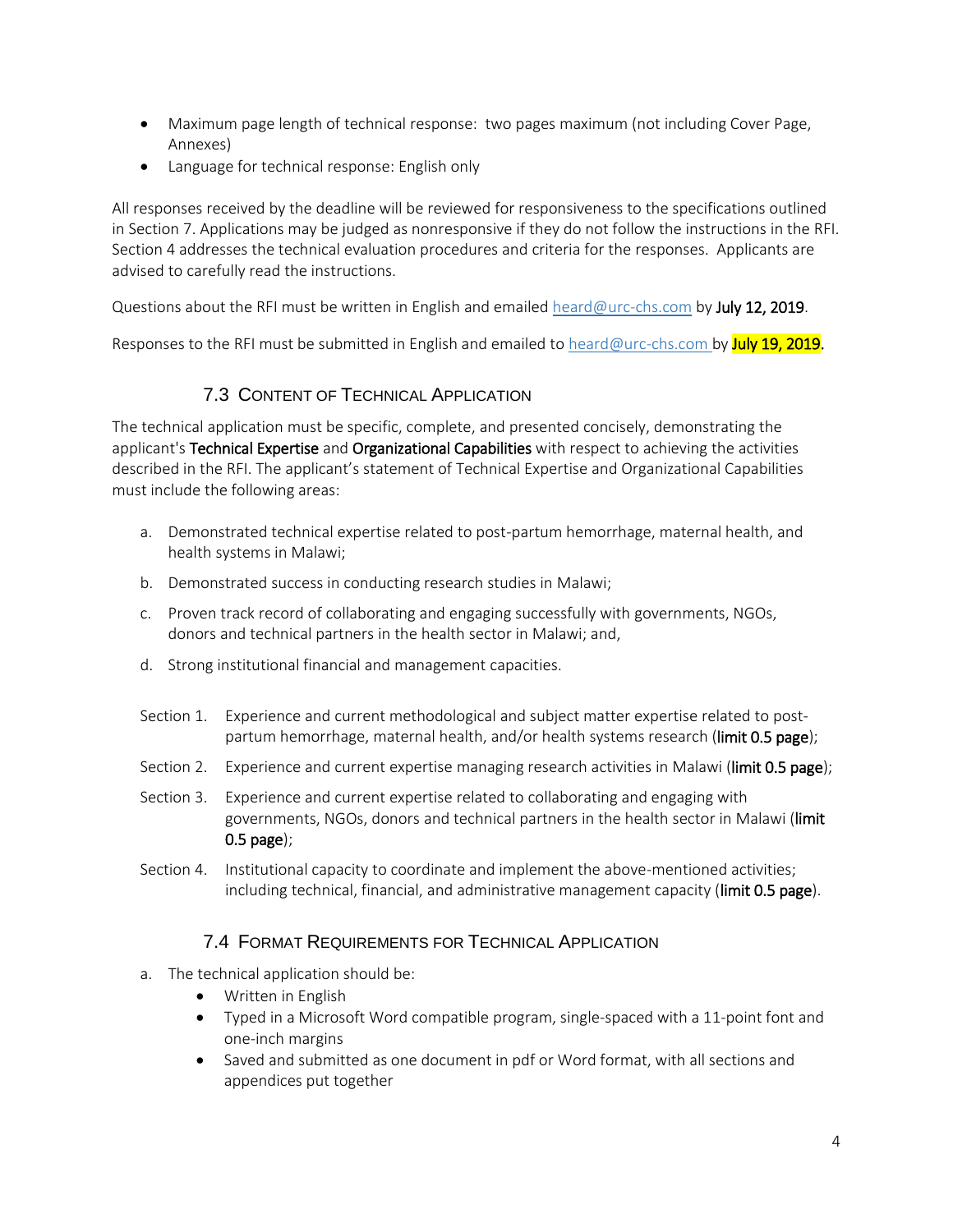- Labeled with page numbers, the RFI number (RFI-APPHC\_Malawi-2019-002) and the name of the applicant and organization on every page
- Limited to up to  $two$  (2) pages not including cover page and annex
- b. The technical application should have Cover Page (not included in the page limit) with the following information:
	- Program/Project title;
	- RFI reference number;
	- Name of organization applying to the RFI;
	- Contact person, telephone number, fax number, address, and types name(s) and title(s) of person(s), who prepared the application, and corresponding signatures.
- c. Curricula Vitaes (CVs) of proposed Research Lead must be included in an Annex.

### <span id="page-6-1"></span><span id="page-6-0"></span>**8. REVIEW AND NOTIFICATION PROCESS**

#### 8.1 TECHNICAL REVIEW

A Technical Review Panel (TRP) will evaluate the applicants' Technical Expertise and Organizational Capacity Statement taking into account the eligibility criteria (Section 7.1) and the technical review criteria (Section 8.2) found in this RFI.

#### 8.2 REVIEW CRITERIA FOR TECHNICAL APPLICATION

<span id="page-6-2"></span>Technical responses will be reviewed and evaluated against the following criteria:

- 1. Demonstrated experience and methodological and subject matter expertise related to postpartum hemorrhage, maternal health, and/or health systems research;
- 2. Demonstrated experience and expertise related to managing and coordinating research activities in Malawi;
- 3. Demonstrated experience and expertise related to collaborating and engaging with governments, NGOs, donors, and technical partners in the health sector in Malawi; and,
- 4. Demonstrated programmatic experience, and financial and administrative management capacity required to manage USG-funded projects.

#### <span id="page-6-3"></span>8.3 NOTIFICATION PROCESS

URC will conduct a review of submissions and select responses submitted in accordance with the guidelines and criteria set forth in this RFI. Short-listed applicants will be contacted to participate in the proposal co-development meeting (tentatively scheduled for July 23-25, 2019).

URC reserves the right to disregard any responses that do not meet the guidelines. URC is not obligated to issue a financial instrument or award as a result of this RFI.

If the review of the applicant's response will result in a decision to request a full application, URC will provide specific requirements and instructions for the full application.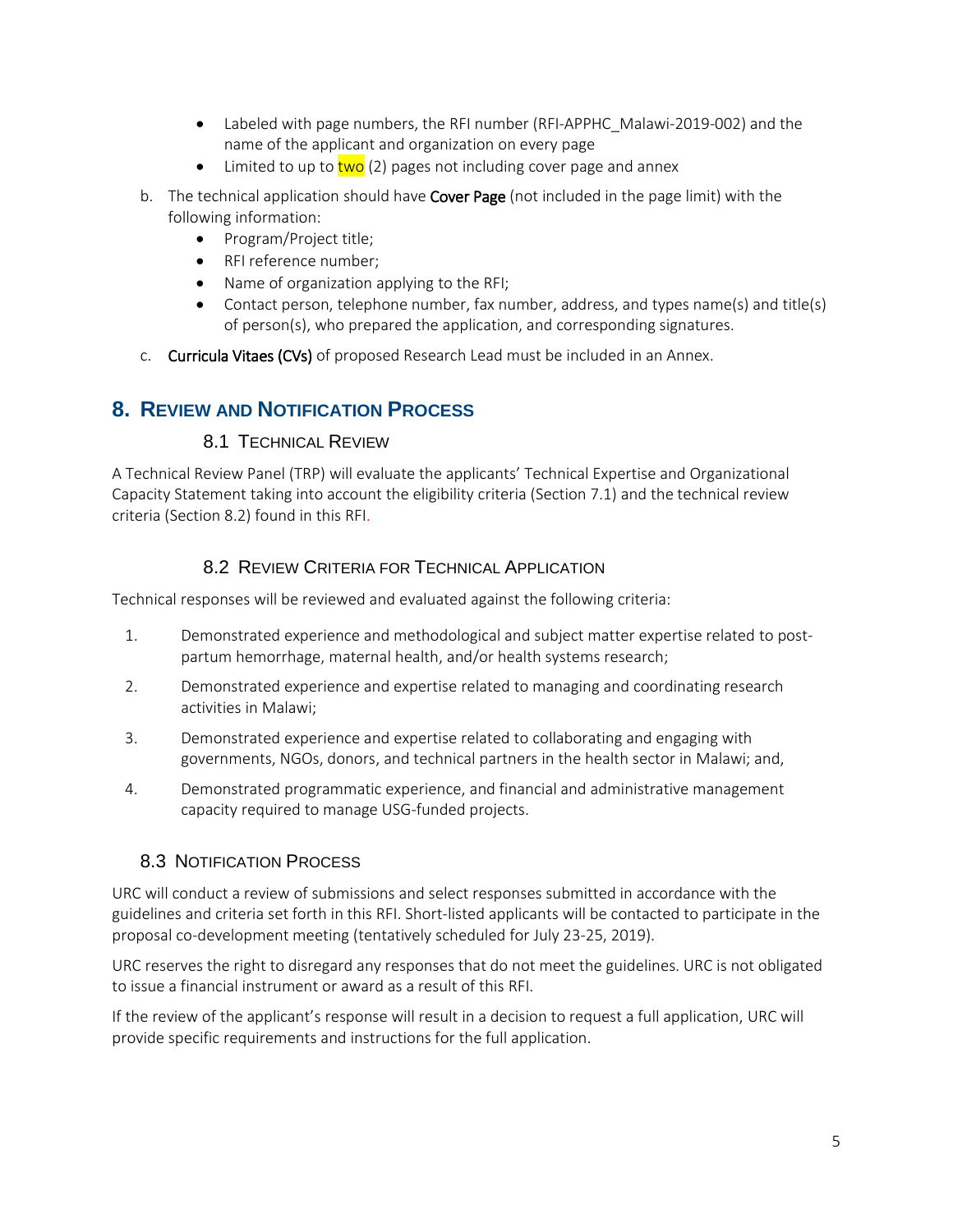#### <span id="page-7-0"></span>8.4 PROPOSAL DEVELOPMENT AND REVIEW PROCESS

At the proposal co-development meeting, participants will work in collaboration with URC, UCSF, Population Council, and MSH (USAID ONSE Project) (IS Team) to develop research proposals based on the finalized research questions.

One week after the co-development workshop, participants will submit final proposals to URC. The proposals will be reviewed by the TRP and the TRP will make recommendations about which proposal should be further developed to full protocols. URC make the final determination of which proposals to advance based on technical and financial considerations.

Within one week, URC will notify participants of the decision about which proposals will be advanced for protocol development and funding. The Research Lead will be expected to lead the IS team in the development of a full research protocol. Concurrently, URC will work with the Research Lead to develop a budget for the study and finalize the award package for approval. Within two weeks of notification to develop a full protocol, the research lead is expected to submit the protocol to the appropriate IRB.

#### <span id="page-7-1"></span>8.5 CONSIDERATIONS FOR AN AWARD

To be eligible to receive U.S. Government funding, organizations must meet certain requirements. While these requirements do not have to be met in order to submit a technical response under the RFI, they will need to be met if the applicant is requested to submit a full application. Among those requirements are:

- A. All first-time applicants for USAID funding are subject to a pre-award assessment to verify that the applicant has proper procedures in place to receive USAID funding (ADS 303.3.8)
- B. Each applicant (unless the applicant is an individual or Federal awarding agency that is excepted from those requirements under 2 CFR 25.110(b) or (c), or has an exception approved by the Federal awarding agency under 2 CFR 25.110(d)) is required to:
	- i. Be registered in SAM before submitting its application (Please allow several weeks for processing through SAM.GOV);
	- ii. Continue to maintain an active SAM registration with current information at all times during which it has an active Federal award or an application or plan under consideration by a Federal awarding agency. To obtain information regarding the preceding, see the respective links: [http://www.dnb.com](http://www.dnb.com/) and<https://www.sam.gov/portal/public/SAM/>
	- iii. Provide a valid DUNS number in its application (Note: the DUNS number must be submitted with the application).
- C. Submission of relevant SF 424 Forms on request:
	- i. SF-424, Application for Federal Assistance;
	- ii. SF-424A, Budget Information Non-construction Programs; and
	- iii. SF-424B, Assurance Non-construction Programs
- D. Submission of a Detailed Budget and Budget Narrative
- E. Submission of additional documentation and certifications including:
	- i. Negotiated Indirect Costs Rate Agreement (NICRA) or audited financial statements to support indirect rates.
	- ii. A signed copy of ADS 303mav, Certifications, Assurances, and Other Statements of the Recipient and Solicitation Standard Provisions.
	- iii. Complete Pre-Award Assessment Questionnaire,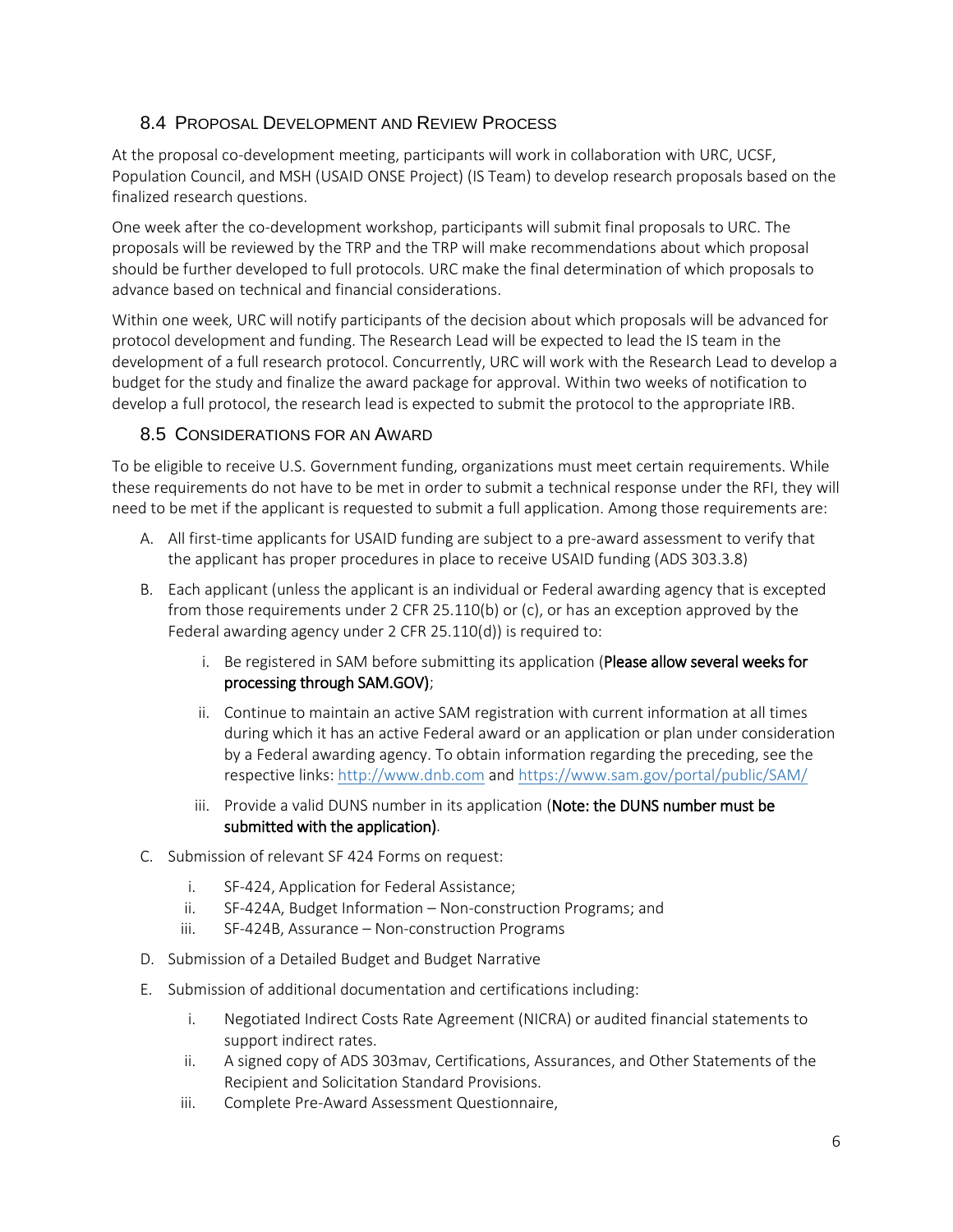- iv. Organization's registration (e.g., certificate of incorporation, business license, certificate of registration with government).
- v. Organization chart or list of company officers.
- vi. Audited financial statements for the last two fiscal years.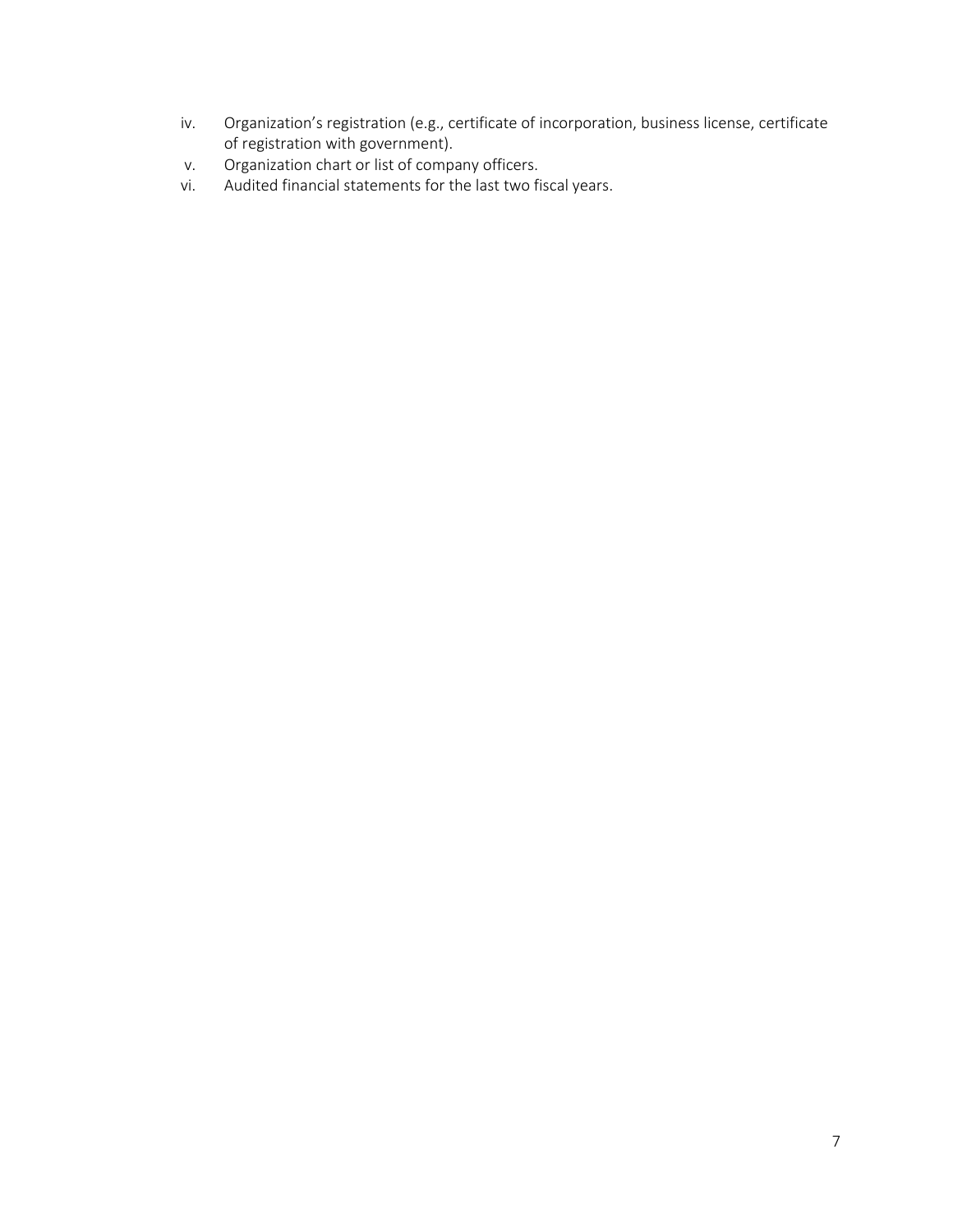## <span id="page-9-0"></span>**ANNEX A: RESEARCH THEMES**

**1) UNDERSTANDING KEY DETERMINANTS OF HEALTH PROVIDER BEHAVIOR AND PERFORMANCE** SUCH AS ATTITUDE, ACCOUNTABILITY AND MOTIVATION EMERGED AS IMPORTANT DYNAMICS THAT UNDERPIN TEAMWORK SERVICE DELIVERY, QUALITY OF CARE, WHICH ULTIMATELY INFLUENCE EFFECTIVE MANAGEMENT OF EMERGENCIES SUCH AS PPH.

The overall theme of understanding key determinants of provider behaviour cuts across all four themes. Providers' behaviors are influenced by a range of factors which provider behavior change interventions seek to address. In each of the subsequent three focal areas issues touching on the four factors outlined above (internal motivation and attitude, expectation, opportunity, and ability) will be incorporated into the study designs. While there are many efforts to improve provider performance, more robust research in the context of "real world" programs is needed to elucidate the effectiveness of social and behavior change programming on provider performance, improved quality of care, and health seeking behaviors. This is particularly important given that provider behavior change is a critical point of intersection between service delivery and SBC.

Improvements in service delivery and quality of care have been seen following training and skills updates in MNH in many settings. However, there are often unidentified and unaddressed social and facility/health system cultural norms that persist, limiting sustained uptake of new ideas and use of new skills, perpetuating poor provider behaviors and reducing the potential for sustained program impact. The MCSP PPH Framework includes Human Resources - which was one of the key areas identified in both countries. However, as HR is so broad - in this strategy we intend to use the HR domain specifically around HR management including deployment and retention and policy level training approaches. Provider behavior affects, or is affected, by all nine domains.

In both countries health system and facility culture issues include: poor working environments, unsupportive colleagues, limited interprofessional collaboration, disorganized facility functions and inadequate supervision have been hindering workers' performance and productivity—and contributing to low retention of skilled providers especially in busy stressful environments such as dealing with emergencies such as PPH. We intend to identify the specific drivers of provider behavior. For example, one key objective is to identify what are the most influential social normative drivers that shape provider behavior in both interpersonal interactions and clinical practices/standards—by client and provider profile and across health facility levels.

#### **2)** *KEY MODELS AND APPROACHES RELATED TO SERVICE DELIVERY THAT COULD BE FURTHER INVESTIGATED ARE TRANSPORT AND REFERRAL SYSTEMS; TEAMWORK AND EMERGENCY RESPONSE MODELS (E.G. AIM EXPERIENCE MALAWI); AND LEADERSHIP/MENTORSHIP AND TRAINING/SIMULATION APPROACHES.*

Key models and approaches related to service delivery are important for PPH prevention and treatment and fit into the PPH Implementation Framework under 'S*ervice Delivery Best Practices and Quality Improvement*', '*Human Resources*', and '*Functional Referral System*'. They are essential to PPH prevention and treatment both globally and locally for Malawi and Madagascar. Quality improvement and service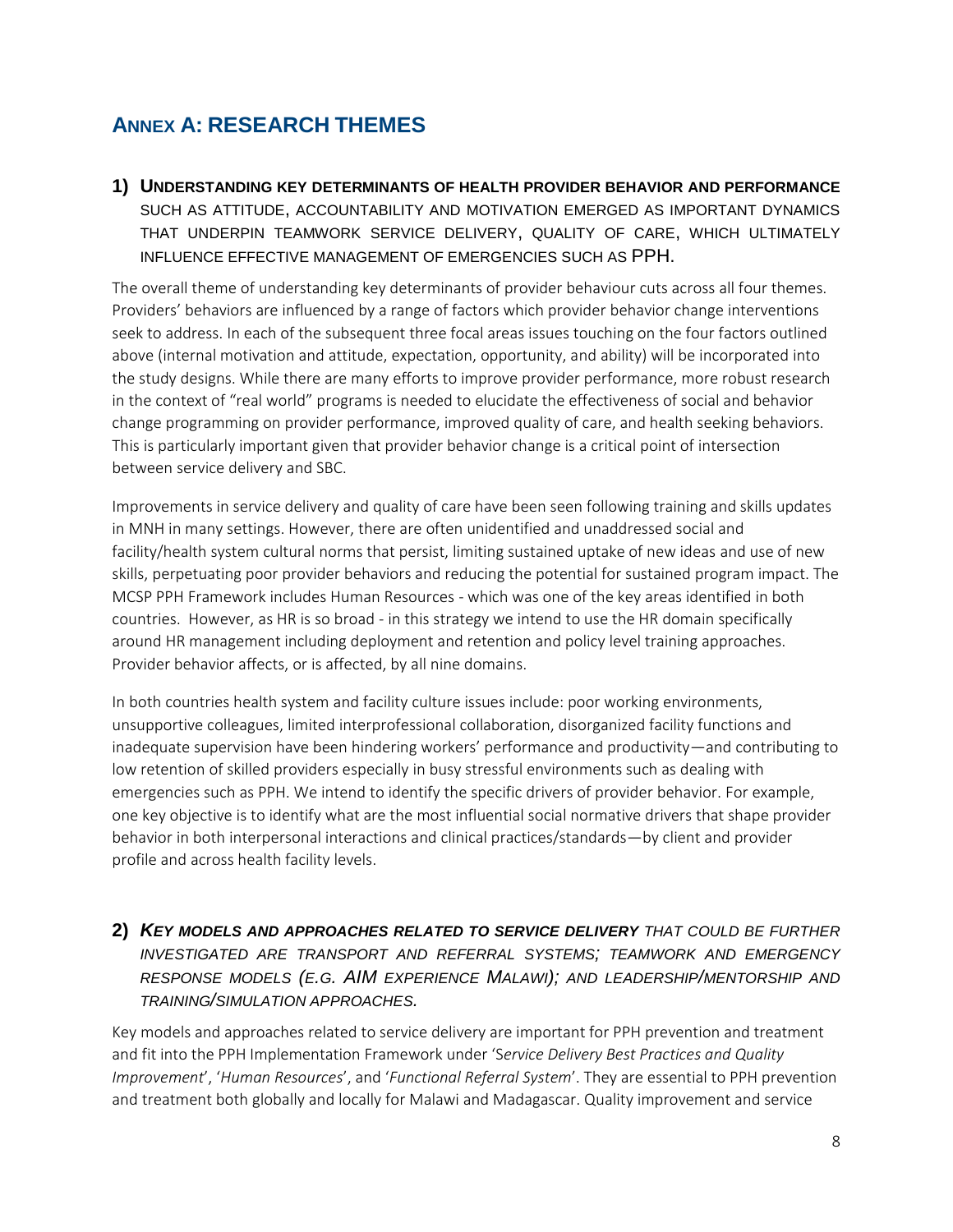delivery significantly overlap with human resource challenges and opportunities. While both countries identified service delivery gaps and human resource limitations, Madagascar was found to have a more prominent challenge with transportation/referral systems to address based on the scoping visit. Note that supply chain and key commodity procurement and distribution are also related to this theme, however this focal area was not selected because it is beyond the scope of the activity.

In Malawi, service delivery is of particular importance now because 90% of births are facility-based and if women receive suboptimal quality obstetric and neonatal care this could result in decreasing demand over time. Therefore, it is pertinent that while the percent of women delivering in facilities is high, quality care must be prioritized. Maintaining sufficient, skilled and motivated providers is therefore a critical element. There are insufficient midwives in the labour and delivery wards, they are rotated on a regular basis, and most midwives prefer not to work in the labour ward as it is seen as being the most stressful post and likely to cause burnout. Mentorship and skills building for health providers, including "refresher" trainings, were identified as a priority in light of staff rotations and the likelihood that some providers may go for long stretches of time without managing or treating PPH. The recognition of a need to focus on mentorship is evidenced in policies and the implementation of different mentorship models and skills labs. The challenge is to shift to more sustainable and cost-effective in-service mentorship models instead of the more expensive and disruptive traditional method of hosting numerous off-site trainings. A focus on effective teamwork was seen as a promising approach to ensuring teams are trained together, accountable to one another, and operate as a cohesive unit prepared to deploy in the case of an emergency. Related to the former, interprofessional collaboration and fostering teamwork across cadres was also highlighted by multiple stakeholder groups. (Scoping visit report, 2019)

In Madagascar, there are also not enough providers and a reluctance among providers to be posted to remote areas. There are similar issues of high turnover, poor provider motivation, supervision challenges and commodity issues. Related to PPH management, providers have received trainings and are generally thought to know the protocols to follow; however, following the protocols does not happen consistently, particularly in an emergency. Addressing these challenges are important in order to build trust in the health system, as the scoping visits revealed deep-rooted cultural trust in matrones leads many women to deliver at home or in their community, even if they have attended ANC at the facility. The decision process for Malagasy community members, as in many contexts, depends on the husband (and sometimes the in-laws) to decide where to go. Interviews showed that women often will only be brought to the health facility as a 'last resort' which leads to delayed care-seeking and unmanaged complications that often arrive for care too late.

Under this theme, implementation research with a focus on transport/referral systems, emergency response models including a team approach, and simulation training fit within the research context and could serve to drive local and global policy change. The objectives of research in these areas could be to:

- Understand the feasibility, acceptability, and effectiveness of models of emergency response teams at the community level to stabilize the patient, coordinate transport, and improve time to transport of complicated obstetric referral cases
- Provide recommendations about embedded structured supportive supervision models for providers to increase the quality of health services for prevention and treatment of PPH at referral hospitals and health centers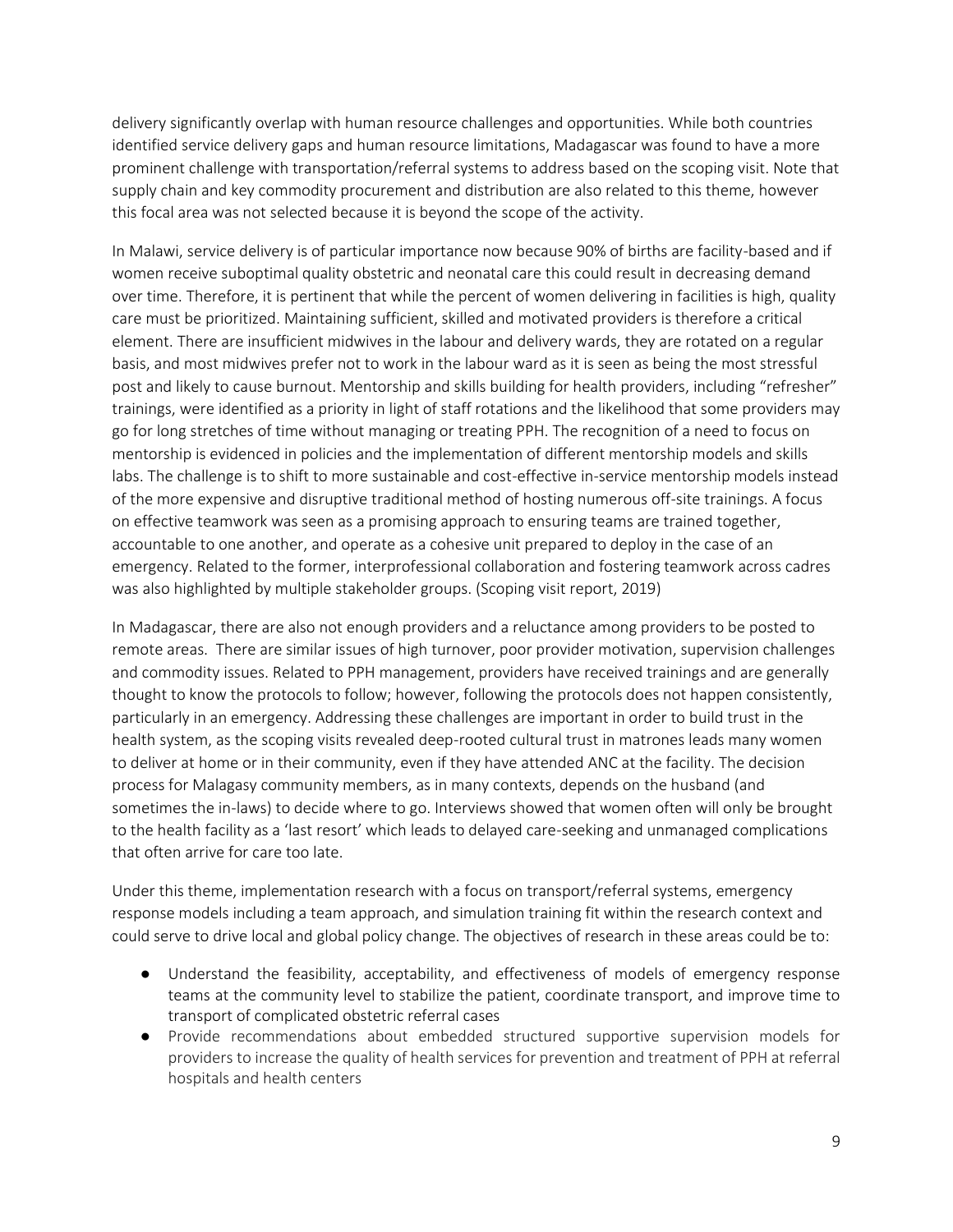- Understand what are the most effective approaches to enable/motivate/facilitate different cadres of providers to improve quality of care
- Apply lessons learned around sustainability from other low-resource settings of skill and knowledge acquisition and retention by frontline healthcare workers through the "power of practice" with insitu simulation training programs focused on PPH prevention and treatment.

#### **3)** *KEY OPPORTUNITIES FOR ANALYSIS OF EXISTING DATA AND STRENGTHENING PROCESSES FOR DATA USE*

In order to improve data systems, research into existing data, complemented by further research, can provide insights for Madagascar, Malawi, and other countries. The importance of accurate and reliable data and surveillance in the management of PPH and quality obstetric care has been documented in the literature (Sotunsa, 2019, and Hogan, 2010) and thus apparent in the PPH Implementation Framework with the PPH Metrics and Actionable Information sphere evident at every level of the health system. From national level policy makers to community health workers, action should be based on timely, quality information on maternal health, care provision, and severe maternal outcomes, including 'near misses' and maternal deaths. As both Hasson et al (2012) and Carrol et al (2007) explain in their exploration of implementation fidelity work, analyzing existing data is an important component of implementation science research, because it aims to answer if what is really happening is what was intended to happen. In this light, we can explore questions of to what extent the existing information systems are serving their intended purposes, how can they be improved to serve their intended purposes, and how can they inform priority actions.

Both countries face limitations in data availability, data quality, and data use for decision making. Stakeholders in both countries agreed on the importance of increasing utilization of data for decision making, and some partners in each country are already engaged in some improvement efforts.

In Malawi, many existing data sources were identified that have not been fully utilized to answer service delivery questions. The scoping visit found that there are service statistics at all levels but getting accurate community level data up to the district level is challenging and data quality remains a concern. Although the MDSR is operationally active, and regular reviews occur, there were frequent comments that the "R" in MDSR is weak and there are missed opportunities for data to inform improvements. Some hospitals have review processes in place but may only focus on what happened in the facility, failing to account for the full context including care-seeking processes and delays. It appears GIZ is currently supporting some efforts to strengthen the MDSR.

In Madagascar, the data system is weaker and holds more gaps than Malawi, however this is an opportunity to leverage lessons learned in Malawi in the process of setting up data collection systems to apply to Madagascar. There are also service statistics at all levels, with similar challenges in data quality and data flow. The government is currently transitioning the national information system to DHIS2. Currently the monthly report at facility (CSB) level is active in DHIS2, and the community-level and hospital-level modules are anticipated to follow soon. There is no operationally active MDSR system, but there have been recent efforts within the MoH to do maternal death reviews, there is a policy in place for doing so, and there seems to be interest in establishing a functional system. Some hospitals have inconsistent review processes in place, with review limited to within the facility actions. Similarly, Jhpiego is implementing a project on safe c-sections in which they support reviews for deaths occurring related to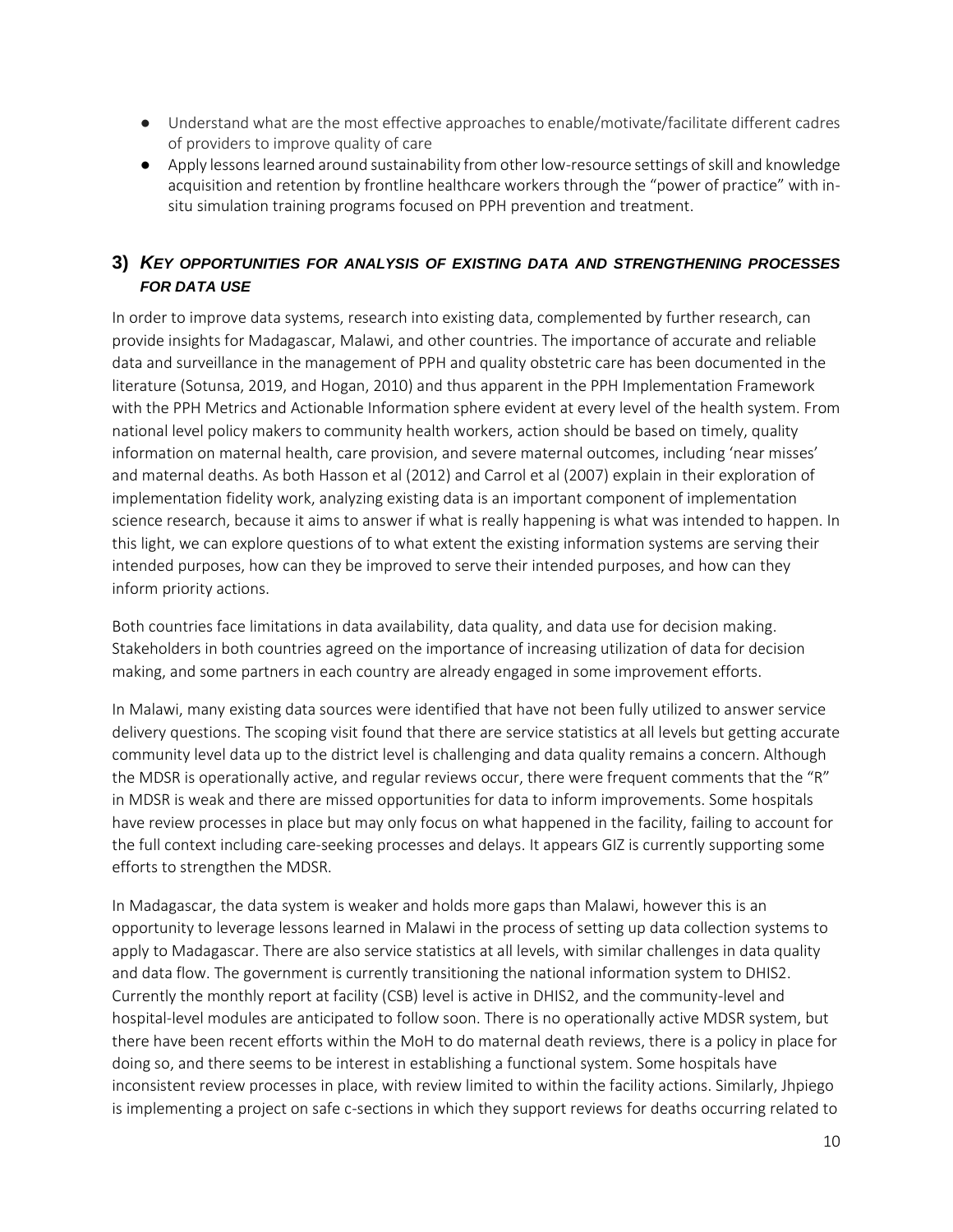c-section in the supported facilities. MCSP also trained people in MDSR as a part of data review, but it is unclear if this activity has continued.

In both countries, the need is clear and there are gaps in knowledge that can be filled through implementation science research using analysis of existing quantitative data and collecting additional qualitative data including around one or more of the following areas: Maternal Death Surveillance and Response, near-miss audits, blood banks, and secondary analysis of other available data (eg: ONSE and ACCESS baseline data). Analysis of existing data in these areas is feasible within the research context and could potentially drive global and local policy change. The objectives of research in this area could include to:

- Improve the use of existing data surrounding severe maternal outcomes related to PPH in *responding* to gaps and weaknesses in the quality of obstetric care delivered in Malawi and Madagascar (e.g. implementing targeted in-situ simulation and team training based on areas of weakness identified)
- Adapt lessons learned from Malawi's MDSR system to apply in Madagascar in an effort to accelerate the integration of an operational MDSR in Madagascar
- Provide recommendations for setting up a feasible system of near miss audits
- Improve early care-seeking by generating better understanding causes of care-seeking delays
- Improve clinical outcomes for mothers when blood transfusions are required for obstetric cases in Malawi by streamlining the national blood bank system and distribution process
- Consider and identify data sources and/or indicators that highlight provider behaviors to inform service delivery
- Apply lessons learned from Malawi's blood bank system and apply them to Madagascar in an effort to accelerate the integration of an operational blood bank system in Madagascar.
- Review ONSE data set to understand health facility factors associated with clients' negative facility experience and different provider motivating factors

#### **4)** *THERE ARE POTENTIAL OPPORTUNITIES TO DO (CASE) STUDIES AROUND INNOVATION, ADAPTATION, AND IMPLEMENTATION.*

Case studies around innovation, adaptation, and implementation such as NASG rollout, use of WhatsApp for district support and management, and how to improve the role and function of maternity waiting homes are important for PPH prevention and treatment, and fit into the PPH Implementation Framework under the headers of '*Essential PPH Commodities'*, '*PPH Metrics and Actionable Information'* and '*Functional Referral System'*, respectively. Moreover, there are cross-cutting issues around provider behaviour in all three, including provider perceptions, response and behaviour to use of the rolling out these innovations.

NASG is a valuable tool for PPH management and through a systematic review was found to show a trend to reduce PPH-related deaths and severe morbidities (Pileggi-Castro, 2015). The same review concluded that 'in settings where delays in PPH management are common, particularly where constraints to offer blood products and definitive treatment exist, use of NASG is an intervention that should be considered as a policy option while the standard conditions for care are being optimized' (Pileggi-Castro, 2015). In Malawi, the use of the NASG is of particular importance related to the referral and transportation system